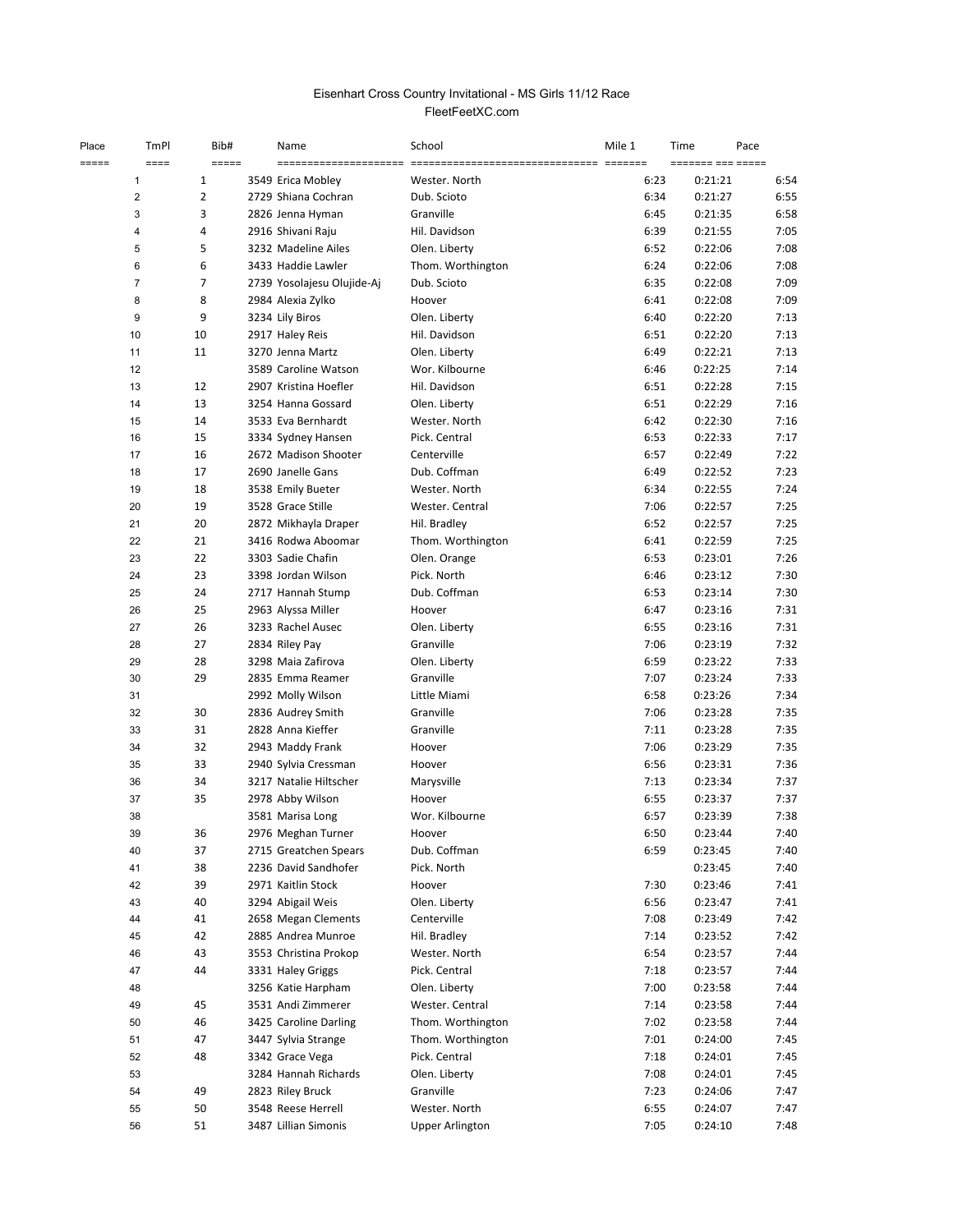| 57  | 52 | 3220 Kyleigh Luke         | Marysville             | 7:26 | 0:24:13 | 7:49 |
|-----|----|---------------------------|------------------------|------|---------|------|
| 58  | 53 | 2731 Kaeleigh Gould       | Dub. Scioto            |      | 0:24:16 | 7:50 |
| 59  | 54 | 3383 Lindsey Parker       | Pick. North            | 7:02 | 0:24:17 | 7:51 |
| 60  | 55 | 3506 Jennifer Ayarkwa     | Wester. Central        | 7:13 | 0:24:19 | 7:51 |
| 61  | 56 | 2810 Alaina Smith         | GlenOak                | 7:25 | 0:24:22 | 7:52 |
| 62  |    | 3255 Katherine Hammond    | Olen. Liberty          | 7:14 | 0:24:23 | 7:52 |
| 63  | 57 | 2673 Muriel Van Schagen   | Centerville            | 7:10 | 0:24:26 | 7:53 |
| 64  | 58 | 2662 Sarah Holtz          | Centerville            |      | 0:24:31 | 7:55 |
| 65  |    | 3278 Abigail Neff         | Olen. Liberty          | 7:18 | 0:24:32 | 7:55 |
| 66  | 59 | 3427 Grace Edgerton       | Thom. Worthington      | 7:23 | 0:24:35 | 7:56 |
| 67  | 60 | 3223 Katie Miller         | Marysville             | 7:15 | 0:24:45 | 7:59 |
| 68  | 61 | 2884 Ava Miller           | Hil. Bradley           |      | 0:24:46 | 8:00 |
| 69  | 62 | 2926 Haleigh Spencer      | Hil. Davidson          | 7:29 | 0:24:48 | 8:00 |
| 70  |    | 3240 Leah Burkham         | Olen. Liberty          | 7:16 | 0:24:50 | 8:01 |
| 71  |    | 3244 Allison Davis        | Olen. Liberty          | 7:27 | 0:24:53 | 8:02 |
| 72  | 63 | 2697 Rachel Hoadley       | Dub. Coffman           | 7:07 | 0:24:57 | 8:03 |
| 73  | 64 | 3327 Nicole Yarris        | Olen. Orange           | 7:31 | 0:25:00 | 8:04 |
| 74  |    | 3257 Avery Hartranft      | Olen. Liberty          | 7:18 | 0:25:01 | 8:05 |
| 75  |    | 2942 Ava Dalpra           | Hoover                 | 7:28 | 0:25:02 | 8:05 |
| 76  |    | 3264 Anna Kelley          | Olen. Liberty          | 7:17 | 0:25:03 | 8:05 |
| 77  |    | 3292 Juliana Van Der Lans | Olen. Liberty          | 7:27 | 0:25:07 | 8:07 |
| 78  | 65 | 2904 Analeis Cofield      | Hil. Davidson          | 7:18 | 0:25:09 | 8:07 |
| 79  |    | 2850 Emily Gray           | Del. Hayes             | 7:06 | 0:25:12 | 8:08 |
| 80  | 66 | 3468 Jenna Bowers         | <b>Upper Arlington</b> | 7:46 | 0:25:14 | 8:09 |
| 81  | 67 | 2930 Lauren Wingenfield   | Hil. Davidson          | 7:19 | 0:25:16 | 8:10 |
| 82  | 68 | 2877 Abby Flemming        | Hil. Bradley           | 7:36 | 0:25:17 | 8:10 |
| 83  |    | 2856 Sarah Petkus         | Del. Hayes             | 7:29 | 0:25:18 | 8:10 |
| 84  |    | 2839 Mallory Bibler       | Del. Hayes             | 7:18 | 0:25:20 | 8:11 |
| 85  | 69 | 3494 Olivia Timbrook      | <b>Upper Arlington</b> | 7:47 | 0:25:25 | 8:12 |
| 86  | 70 | 3522 Olivia Loesch        | Wester. Central        | 7:20 | 0:25:25 | 8:12 |
| 87  | 71 | 3448 Olivia Vagnier       | Thom. Worthington      | 7:32 | 0:25:27 | 8:13 |
| 88  | 72 | 2744 Alyssa Schantz       | Dub. Scioto            | 7:26 | 0:25:27 | 8:13 |
| 89  | 73 | 3449 Emma Zedeker         | Thom. Worthington      | 7:22 | 0:25:28 | 8:13 |
| 90  | 74 | 3473 Elizabeth Geil       | <b>Upper Arlington</b> | 7:46 | 0:25:30 | 8:14 |
| 91  |    | 2651 Celia Sutton         | <b>Big Walnut</b>      | 7:44 | 0:25:31 | 8:14 |
| 92  | 75 | 3387 Rachel Rector        | Pick. North            | 7:30 | 0:25:35 | 8:16 |
| 93  |    | 3417 Rose Arkus           | Thom. Worthington      | 7:33 | 0:25:37 | 8:16 |
| 94  | 76 | 2716 Alexa Stout          | Dub. Coffman           | 7:41 | 0:25:43 | 8:18 |
| 95  |    | 3246 Kaylee Drerup        | Olen. Liberty          | 7:34 | 0:25:44 | 8:18 |
| 96  | 77 | 3543 Leah Freeman         | Wester. North          | 7:14 | 0:25:44 | 8:18 |
| 97  |    | 2947 Abbey Held           | Hoover                 | 8:04 | 0:25:45 | 8:19 |
| 98  |    | 3285 Jessie Rindfleisch   | Olen. Liberty          | 7:39 | 0:25:47 | 8:20 |
| 99  | 78 | 3332 Bridget Haag         | Pick. Central          | 7:32 | 0:25:49 | 8:20 |
| 100 |    | 3438 Abigail Montag       | Thom. Worthington      | 7:45 | 0:25:56 | 8:23 |
| 101 | 79 | 3337 Morgan Merritt       | Pick. Central          | 7:17 | 0:25:57 | 8:23 |
| 102 | 80 | 3231 Olivia Young         | Marysville             | 7:20 | 0:25:58 | 8:23 |
| 103 | 81 | 3478 Amelia Keefer        | <b>Upper Arlington</b> | 7:47 | 0:26:00 | 8:24 |
| 104 |    | 2959 Marina Manos         | Hoover                 | 8:04 | 0:26:00 | 8:24 |
| 105 | 82 | 3328 Gabby York           | Olen. Orange           | 7:52 | 0:26:01 | 8:24 |
| 106 | 83 | 3372 Katie Keller         | Pick. North            | 7:52 | 0:26:03 | 8:25 |
| 107 | 84 | 3385 Emma Peine           | Pick. North            |      | 0:26:04 | 8:25 |
| 108 |    | 2974 Angela Toth          | Hoover                 | 7:31 | 0:26:05 | 8:25 |
| 109 |    | 3443 Irena Nelson         | Thom. Worthington      | 7:32 | 0:26:05 | 8:25 |
| 110 |    | 2935 Madi Catalano        | Hoover                 | 7:36 | 0:26:06 | 8:26 |
| 111 | 85 | 3311 Isabella Iguchi      | Olen. Orange           |      | 0:26:10 | 8:27 |
| 112 | 86 | 2837 Ellie Swan           | Granville              | 7:55 | 0:26:12 | 8:28 |
| 113 |    | 3261 Sydney John          | Olen. Liberty          | 7:46 | 0:26:15 | 8:29 |
| 114 | 87 | 3221 Olivia Martin        | Marysville             | 7:49 | 0:26:16 | 8:29 |
| 115 | 88 | 2807 Ali Roma             | GlenOak                | 8:06 | 0:26:18 | 8:29 |
| 116 | 89 | 2895 Lillie Sherwood      | Hil. Bradley           | 7:27 | 0:26:19 | 8:30 |
| 117 |    | 2633 Arianna Goodrich     | <b>Big Walnut</b>      | 7:45 | 0:26:20 | 8:30 |
|     |    |                           |                        |      |         |      |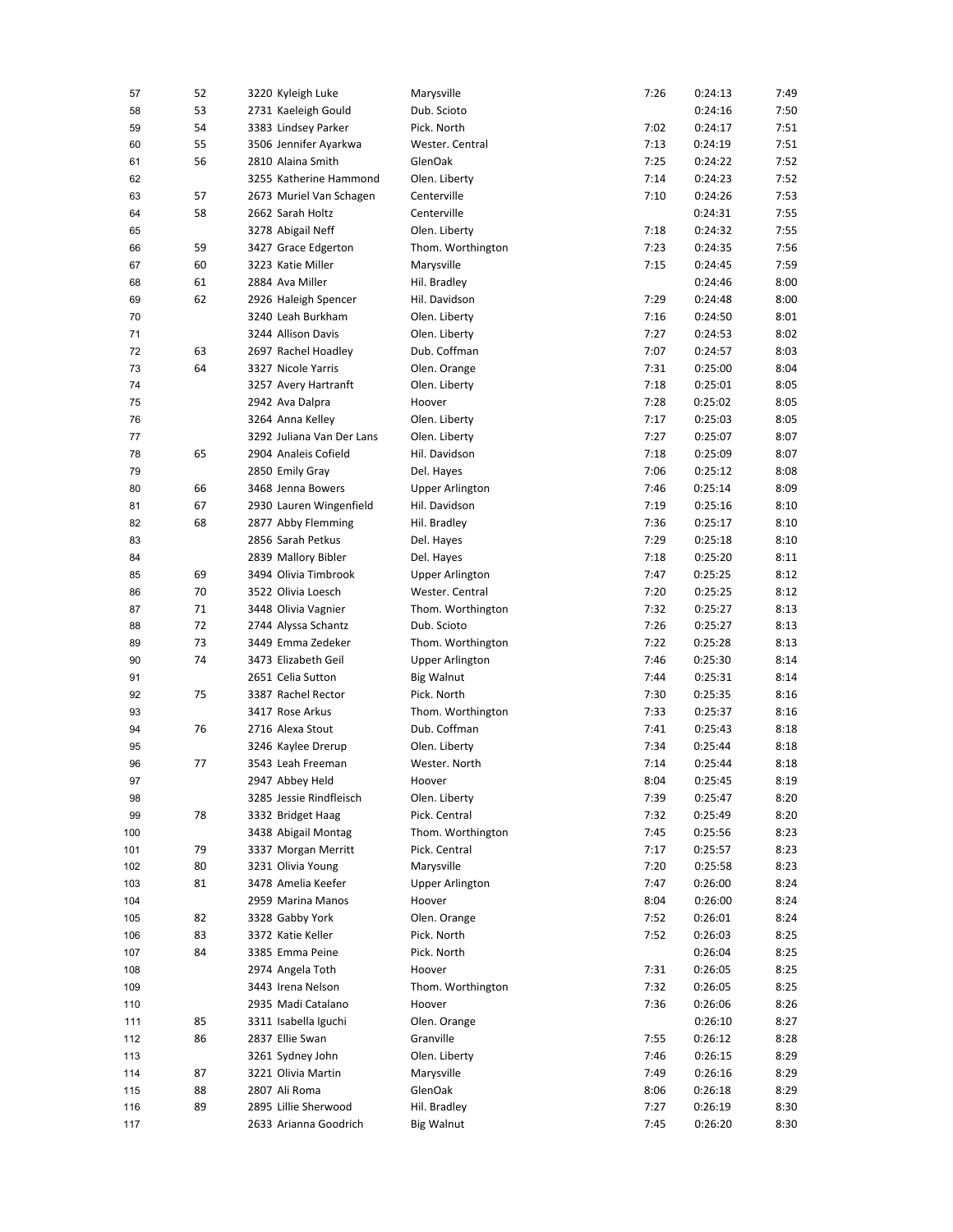| 118 |     | 3250 Skylar Forsberg     | Olen. Liberty          |      | 0:26:26 | 8:32 |
|-----|-----|--------------------------|------------------------|------|---------|------|
| 119 | 90  | 3539 Sydney Chafin       | Wester. North          | 7:11 | 0:26:26 | 8:32 |
| 120 | 91  | 3481 Maddy Mead          | <b>Upper Arlington</b> | 7:32 | 0:26:29 | 8:33 |
| 121 | 92  | 2758 Christina Holmes    | Gah. Lincoln           | 7:37 | 0:26:29 | 8:33 |
| 122 | 93  | 2675 Hannah Holtz        | Centerville            | 7:32 | 0:26:31 | 8:34 |
| 123 | 94  | 3319 Marcia Paredes      | Olen. Orange           | 7:52 | 0:26:38 | 8:36 |
| 124 | 95  | 3388 Kenzie Rogers       | Pick. North            | 7:32 | 0:26:40 | 8:37 |
| 125 | 96  | 2811 Madison Smith       | GlenOak                | 7:55 | 0:26:40 | 8:37 |
| 126 |     | 3248 Dani Feldmaier      | Olen. Liberty          | 7:39 | 0:26:41 | 8:37 |
| 127 |     | 3204 Sharlyn Sinift      | Logan                  | 7:44 | 0:26:49 | 8:39 |
| 128 | 97  | 3305 Alice Crowe         | Olen. Orange           | 8:00 | 0:26:49 | 8:40 |
| 129 | 98  | 2670 Olivia Ralston      | Centerville            | 8:15 | 0:26:50 | 8:40 |
| 130 | 99  | 3330 Olivia Droese       | Pick. Central          | 8:05 | 0:26:53 | 8:41 |
| 131 | 100 | 2663 Emily Horwath       | Centerville            | 8:15 | 0:26:55 | 8:42 |
| 132 |     | 3389 Elizabeth Sandhofer | Pick. North            |      | 0:26:56 | 8:42 |
| 133 | 101 | 2792 Delaney Ferrell     | GlenOak                | 7:35 | 0:27:00 | 8:43 |
| 134 |     | 2982 Emily Zepp          | Hoover                 | 8:10 | 0:27:00 | 8:43 |
| 135 | 102 | 3338 Kiera Miller        | Pick. Central          | 8:05 | 0:27:01 | 8:43 |
| 136 | 103 | 3529 Nia Themelaras      | Wester. Central        | 7:19 | 0:27:02 | 8:44 |
| 137 |     | 3565 Riley Weaver        | Wester. North          | 7:51 | 0:27:05 | 8:45 |
| 138 |     | 3560 Maddie Sims         | Wester. North          | 7:53 | 0:27:07 | 8:45 |
| 139 | 104 | 2791 Delaney Curran      | GlenOak                | 7:34 | 0:27:08 | 8:46 |
| 140 |     | 2936 Ariana Chovan       | Hoover                 | 8:09 | 0:27:14 | 8:47 |
| 141 | 105 | 2725 Blake Berry         | Dub. Scioto            | 7:25 | 0:27:18 | 8:49 |
| 142 | 106 | 2703 Hannah Lathrop      | Dub. Coffman           | 8:16 | 0:27:23 | 8:50 |
| 143 |     | 3258 Jenna Hastings      | Olen. Liberty          | 8:06 | 0:27:27 | 8:52 |
| 144 | 107 | 2897 Lilly Snyder        | Hil. Bradley           | 8:03 | 0:27:29 | 8:53 |
| 145 | 108 | 2867 Laetitia Braesel    | Hil. Bradley           | 8:11 | 0:27:33 | 8:54 |
| 146 |     | 3251 Erin Fossier        | Olen. Liberty          | 7:39 | 0:27:40 | 8:56 |
| 147 |     | 2878 Abbi Hile           | Hil. Bradley           | 8:10 | 0:27:41 | 8:56 |
| 148 |     | 2866 Reagan Beard        | Hil. Bradley           | 8:17 | 0:27:46 | 8:58 |
| 149 |     | 3354 Maddy Craig         | Pick. North            | 8:00 | 0:27:47 | 8:58 |
| 150 |     | 3370 Maria Irwin         | Pick. North            | 7:57 | 0:27:47 | 8:58 |
| 151 | 109 | 2770 Bruktawit Sileshi   | Gah. Lincoln           | 8:13 | 0:27:51 | 8:59 |
| 152 | 110 | 2734 Lisa Lin            | Dub. Scioto            | 7:46 | 0:27:59 | 9:02 |
| 153 | 111 | 2705 Hannah Liu          | Dub. Coffman           | 7:44 | 0:28:00 | 9:03 |
| 154 |     | 3253 Gabriella Gephart   | Olen. Liberty          | 8:06 | 0:28:04 | 9:04 |
| 155 |     | 3436 Michaela Maloney    | Thom. Worthington      | 8:12 | 0:28:06 | 9:04 |
| 156 |     | 3345 Josie Balasooriya   | Pick. North            | 8:11 | 0:28:11 | 9:06 |
| 157 |     | 3279 Molly Neff          | Olen. Liberty          | 8:07 | 0:28:12 | 9:06 |
| 158 | 112 | 2760 Cara Miller         | Gah. Lincoln           | 7:54 | 0:28:14 | 9:07 |
| 159 | 113 | 3507 Mallory Boring      | Wester. Central        | 8:04 | 0:28:17 | 9:08 |
| 160 |     | 2882 Kim Mars            | Hil. Bradley           | 8:14 | 0:28:18 | 9:08 |
| 161 | 114 | 2798 Emma Laughman       | GlenOak                | 8:07 | 0:28:25 | 9:11 |
| 162 |     | 2712 Abby Rudolph        | Dub. Coffman           | 8:01 | 0:28:41 | 9:16 |
| 163 |     | 2880 Jessie Lee          | Hil. Bradley           | 8:13 | 0:28:56 | 9:20 |
| 164 |     | 2886 Carly Petikas       | Hil. Bradley           | 8:16 | 0:28:59 | 9:22 |
| 165 |     | 3386 Lauren Pennington   | Pick. North            | 8:31 | 0:29:06 | 9:24 |
| 166 |     | 2714 Amanda Seifferth    | Dub. Coffman           | 8:24 | 0:29:10 | 9:25 |
| 167 |     | 2847 Emma Fenton         | Del. Hayes             | 8:14 | 0:29:10 | 9:25 |
| 168 |     | 2999 Caitlin Hoellrich   | Logan                  | 9:03 | 0:29:16 | 9:27 |
| 169 | 115 | 3524 Chloe Michaels      | Wester. Central        | 8:26 | 0:29:17 | 9:27 |
| 170 |     | 3247 Laura Edwards       | Olen. Liberty          | 8:16 | 0:29:23 | 9:29 |
| 171 |     | 3362 Reagan Gallegos     | Pick. North            | 8:20 | 0:29:34 | 9:33 |
| 172 | 116 | 2746 Abby Spoelstra      | Dub. Scioto            | 8:16 | 0:29:39 | 9:34 |
| 173 | 117 | 2804 Sydni Porter        | GlenOak                | 8:21 | 0:29:44 | 9:36 |
| 174 |     | 3243 Sophie D'Amico      | Olen. Liberty          | 8:36 | 0:29:49 | 9:38 |
| 175 |     | 2704 Brittney Le         | Dub. Coffman           | 8:25 | 0:29:49 | 9:38 |
| 176 | 118 | 2752 Elizabeth Bruyako   | Gah. Lincoln           | 8:05 | 0:30:01 | 9:41 |
| 177 |     | 3335 Trinity Martin      | Pick. Central          | 8:38 | 0:30:28 | 9:50 |
| 178 |     | 2896 Emily Siford        | Hil. Bradley           |      | 0:30:31 | 9:51 |
|     |     |                          |                        |      |         |      |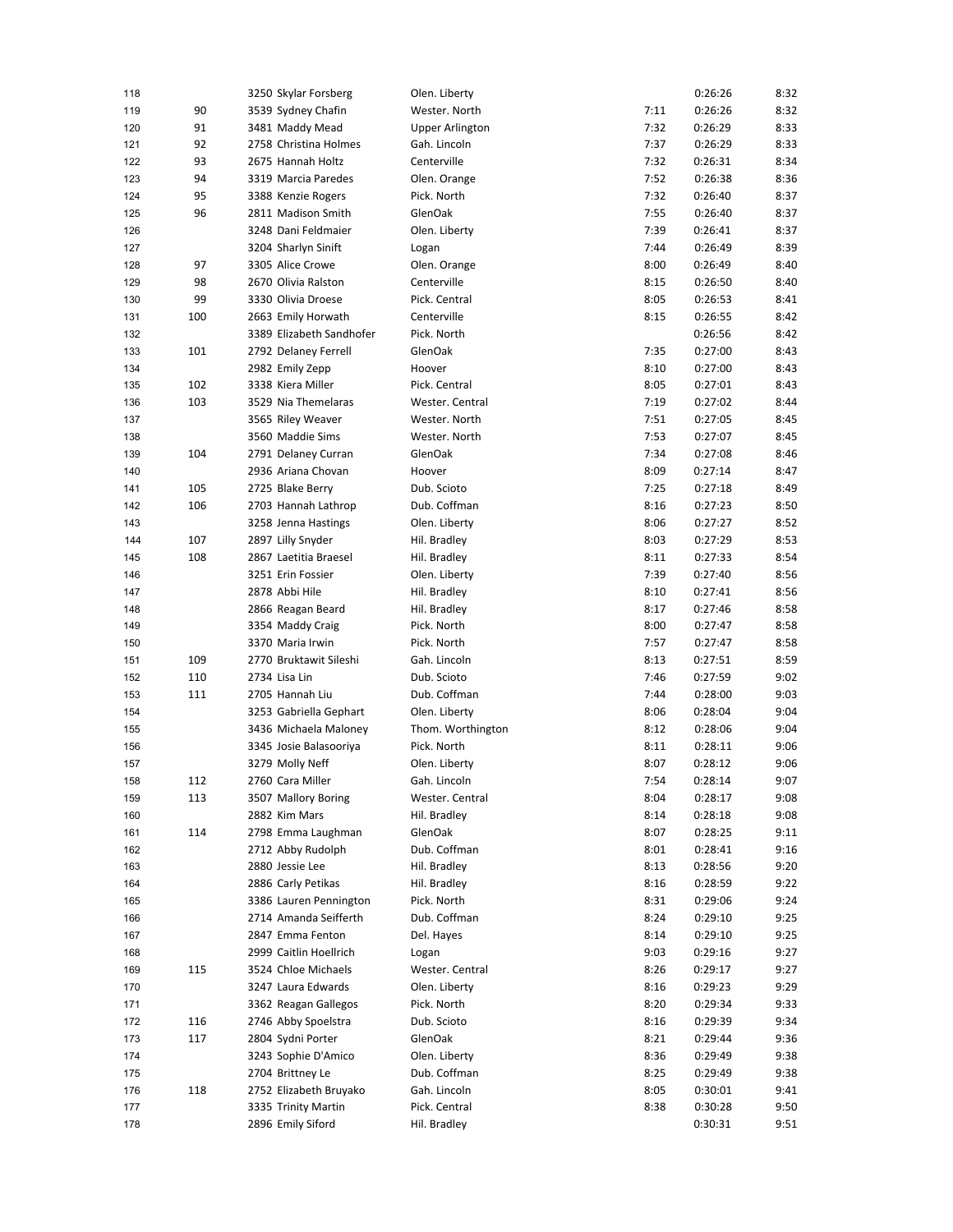| 179         |     | 3268 Alyssa Lacava      | Olen. Liberty          | 8:22  | 0:30:34 | 9:52  |
|-------------|-----|-------------------------|------------------------|-------|---------|-------|
| 180         |     | 2723 Jackie Banister    | Dub. Scioto            | 8:55  | 0:30:44 | 9:55  |
| 181         |     | 2824 Elyssa Dorman      | Granville              | 9:12  | 0:30:48 | 9:56  |
| 182         |     | 3561 Brandy Slone       | Wester, North          | 8:59  | 0:31:11 | 10:04 |
| 183         |     | 3329 Amanda Dewey       | Pick. Central          | 8:39  | 0:31:31 | 10:11 |
| 184         |     | 3286 Fiona Schade       | Olen. Liberty          | 8:56  | 0:31:38 | 10:13 |
| 185         |     | 3276 Rachel Moe         | Olen. Liberty          | 9:23  | 0:31:42 | 10:14 |
| 186         |     | 2938 Kaylee Clancy      | Hoover                 | 9:16  | 0:31:50 | 10:17 |
| 187         |     | 3380 Evaleigh Noel      | Pick. North            | 9:02  | 0:32:18 | 10:26 |
| 188         | 119 | 2905 Avery Colman       | Hil. Davidson          | 9:39  | 0:32:23 | 10:27 |
| 189         |     | 2977 Eleni Volas        | Hoover                 | 9:34  | 0:32:27 | 10:29 |
| 190         |     | 3373 Jenna Lubow        | Pick. North            | 9:15  | 0:32:32 | 10:30 |
| 191         | 120 | 3497 Emma Wunderlich    | <b>Upper Arlington</b> | 9:34  | 0:32:34 | 10:31 |
| 192         | 121 | 3226 Mallory Olson      | Marysville             | 9:08  | 0:32:41 | 10:33 |
| 193         |     | 3467 Sheila Arman       | Upper Arlington        |       | 0:32:56 | 10:38 |
| 194         |     | 2803 Grace Plues        | GlenOak                | 9:38  | 0:34:04 | 11:00 |
| 195         |     | 3474 Sarah Good         | <b>Upper Arlington</b> | 9:33  | 0:34:06 | 11:01 |
| 196         |     | 2975 Kylie Tsenekos     | Hoover                 | 9:24  | 0:34:38 | 11:11 |
| 197         |     | 2949 Hannah Hoehn       | Hoover                 | 9:26  | 0:34:42 | 11:12 |
| 198         |     | 3420 Valentina Cardenas | Thom. Worthington      | 9:21  | 0:35:06 | 11:20 |
| 199         |     | 2735 Bella Loor         | Dub. Scioto            | 9:47  | 0:35:28 | 11:27 |
| 200         |     | 3366 Sophie Harrington  | Pick. North            |       | 0:35:55 | 11:36 |
| 201         |     | 2747 Sara Spoelstra     | Dub. Scioto            | 10:02 | 0:36:10 | 11:40 |
| 202         | 122 | 2775 Caroline Wittman   | Gah. Lincoln           | 10:02 | 0:37:54 | 12:14 |
| ın I ihertv |     |                         |                        |       |         |       |

1. Olen

5  $9$  11 13 26 (28) (40) = 64

 Madeline Ailes, Lily Biros, Jenna Martz, Hanna Gossard, Rachel Ausec, Maia Zafirova, Abigail Weis

2. Granville

 3 27 29 30 31 (49) (86) = 120 Jenna Hyman, Riley Pay, Emma Reamer, Audrey Smith, Anna Kieffer, Riley Bruck, Ellie Swan

3. Wester. North

 1 14 18 43 50 (77) (90) = 126 Erica Mobley, Eva Bernhardt, Emily Bueter, Christina Prokop, Reese Herrell, Leah Freeman, Sydney Chafin

4. Hoover

 8 25 32 33 35 (36) (39) = 133 Alexia Zylko, Alyssa Miller, Maddy Frank, Sylvia Cressman, Abby Wilson, Meghan Turner, Kaitlin Stock

5. Hil. Davidson

 4 10 12 62 65 (67)(119) = 153 Shivani Raju, Haley Reis, Kristina Hoefler, Haleigh Spencer, Analeis Cofield, Lauren Wingenfield, Avery Colman

6. Thom. Worthington

6 21 46 47 59 (71) (73) = 179

 Haddie Lawler, Rodwa Aboomar, Caroline Darling, Sylvia Strange, Grace Edgerton, Olivia Vagnier, Emma Zedeker

7. Dub. Coffman

17 24 37 63 76 (106)(111) = 217

 Janelle Gans, Hannah Stump, Greatchen Spears, Rachel Hoadley, Alexa Stout, Hannah Lathrop, Hannah Liu

8. Dub. Scioto

 2 7 53 72 105 (110)(116) = 239 Shiana Cochran, Yosolajesu Olujide-Ajibade, Kaeleigh Gould, Alyssa Schantz, Blake Berry, Lisa Lin, Abby Spoelstra

9. Pick. Central

15 44 48 78 79 (99)(102) = 264